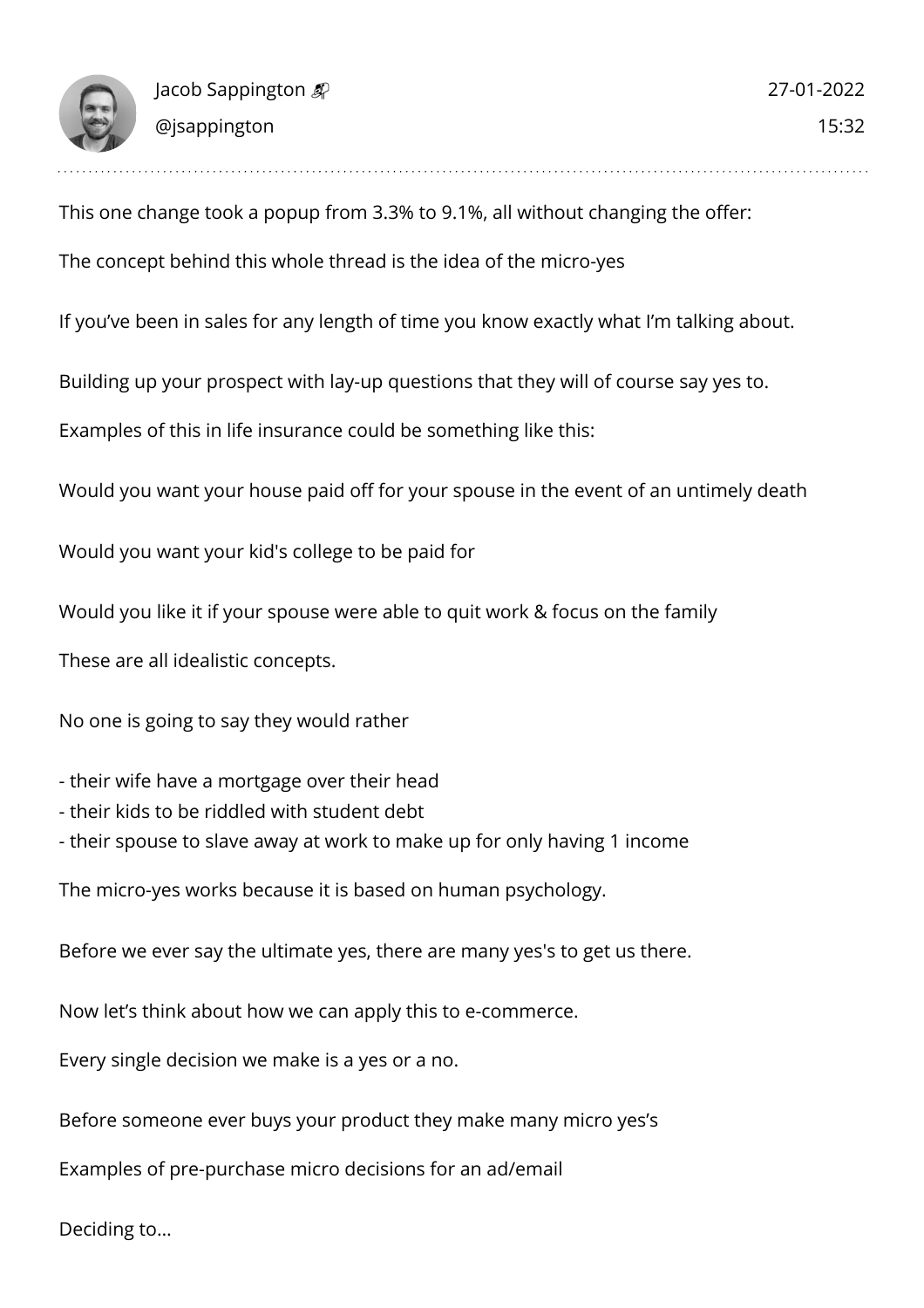Stop scrolling Read the content Make a click View the content in email/lp View a product

Examples cont/

Enter your email on a popup If the product makes sense for you If you are ok with the price If it ships fast enough Fill in information Enter your credit card Click purchase

This is just the decisions made for a first touch purchase.

Think about the chain of yes's/no's that a product with a longer consideration time could have.

Now let's apply this to our popup.

What's the easiest yes we could possibly ask someone when they land on our site?

I think it's if they want our offer or not.

Almost every brand you visit has a popup like this one.

The retail equivalent of this popup is you walk into your favorite store, pick out your items, and go to checkout and an associate says

"If you give me your email you can get 20% off"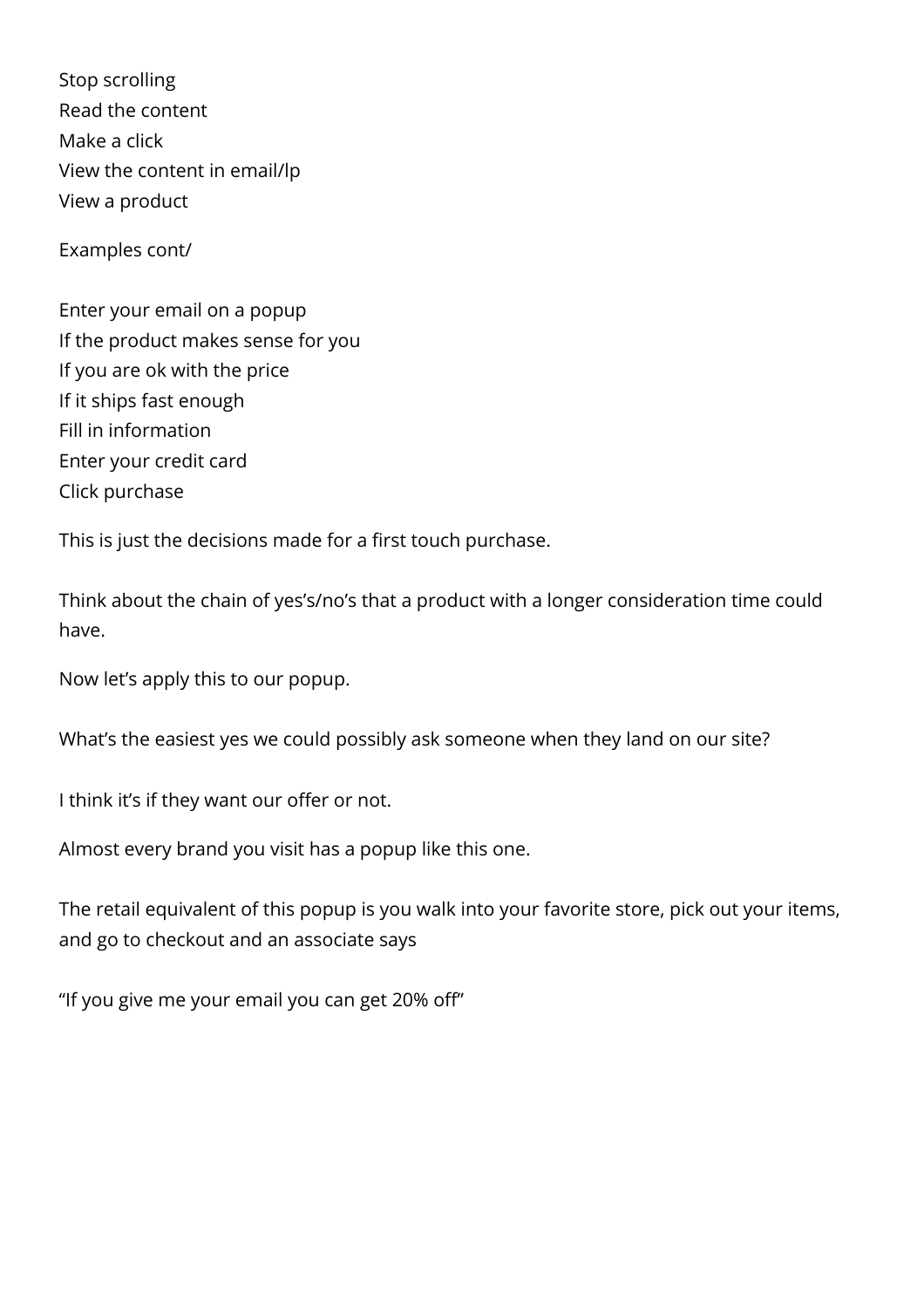

Compare this to an associate who asks if you want the discount

"Would you like to save 20% on your order today?"

Obviously, everyone wants to save 20%.

You just got your first yes.

Following this setup is how I took one brand from 3.3% collection to 9.1%

| $\boxed{=}$ Jan 28, 2021 - Apr 15, 2021<br>Day<br>by | $\mathcal{L}$            |                                                                                                                                                                                  |                                                                                                           |
|------------------------------------------------------|--------------------------|----------------------------------------------------------------------------------------------------------------------------------------------------------------------------------|-----------------------------------------------------------------------------------------------------------|
|                                                      |                          | Mar 25<br>Form Submit Rate : 3.53%<br>Jan 30 Feb 3 Feb 6 Feb 10 Feb 14 Feb 18 Feb 22 Feb 26 Mar 2 Mar 5 Mar 8 Mar 12 Mar 16 Mar 20 Mar 24 Mar 28 Apr 1 Apr 4 Apr 7 Apr 10 Apr 14 | 8.00% @ Views<br>Submitted Form<br><b>•</b> Form Submit Rate<br>$-6.00%$<br>$-4.00%$<br>$-2.00%$<br>$+0%$ |
|                                                      | <b>Total Viewed Form</b> | <b>Total Submitted Form</b>                                                                                                                                                      | Form Submit Rate                                                                                          |
|                                                      | 43.41K                   | 1.43K                                                                                                                                                                            | 3.30%                                                                                                     |
|                                                      |                          |                                                                                                                                                                                  |                                                                                                           |
|                                                      |                          |                                                                                                                                                                                  |                                                                                                           |
|                                                      |                          |                                                                                                                                                                                  |                                                                                                           |
|                                                      |                          |                                                                                                                                                                                  |                                                                                                           |
|                                                      |                          |                                                                                                                                                                                  |                                                                                                           |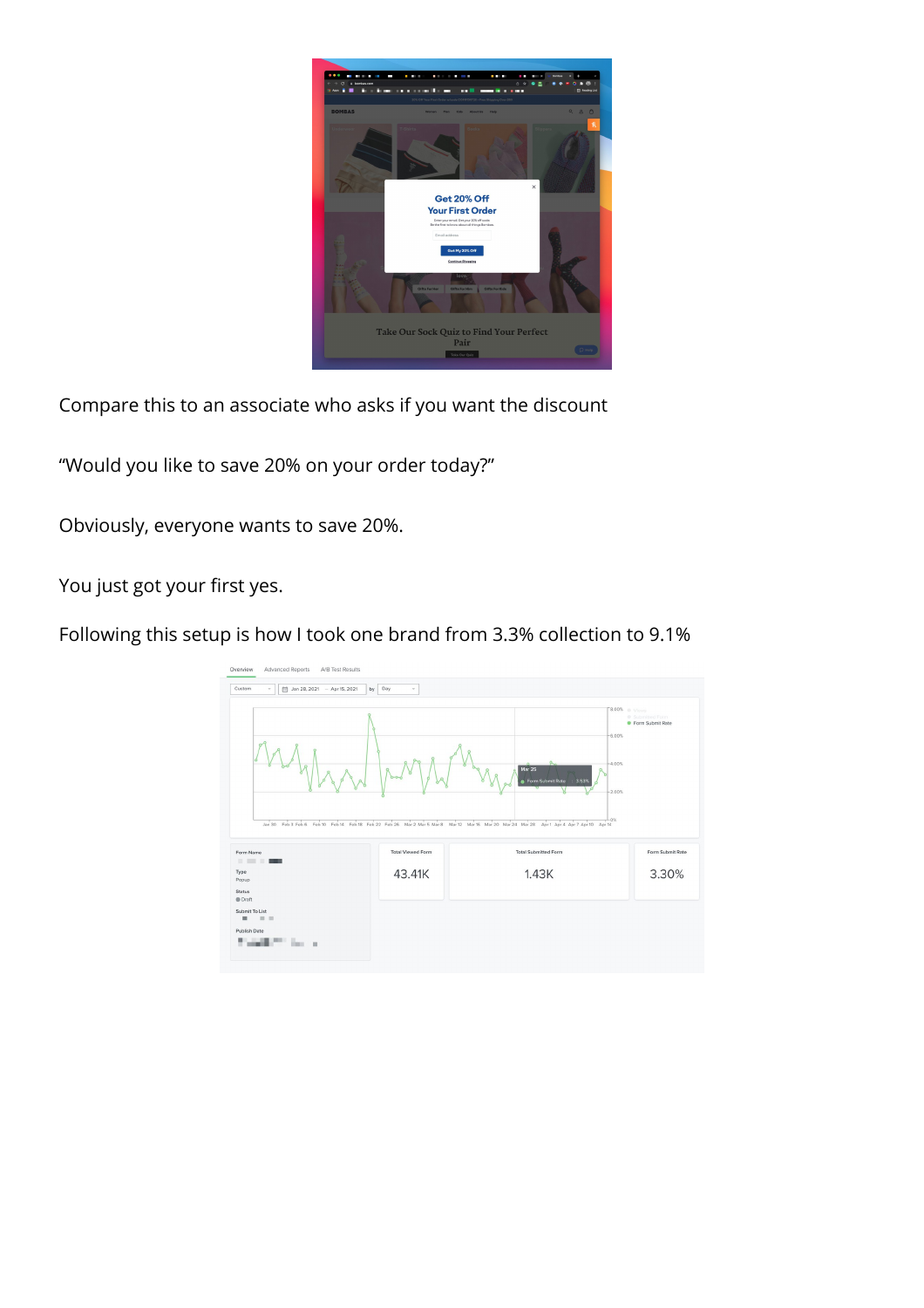

Practically speaking how are you going to do this?

If you use Klaviyo/Just Uno just make a step before you display the collection form asking if they want your offer.

Have 2 buttons - Yes / No

- Yes continues to the next step
- No closes out the popup

That's it.

To recap...

- Make it your goal across your website to make micro yes's easy
- By lining up micro yes's you make the "ultimate ask" aka the sale an easier yes
- Implement this on your popup with simple yes/no buttons
- Watch your conversion rate shoot up